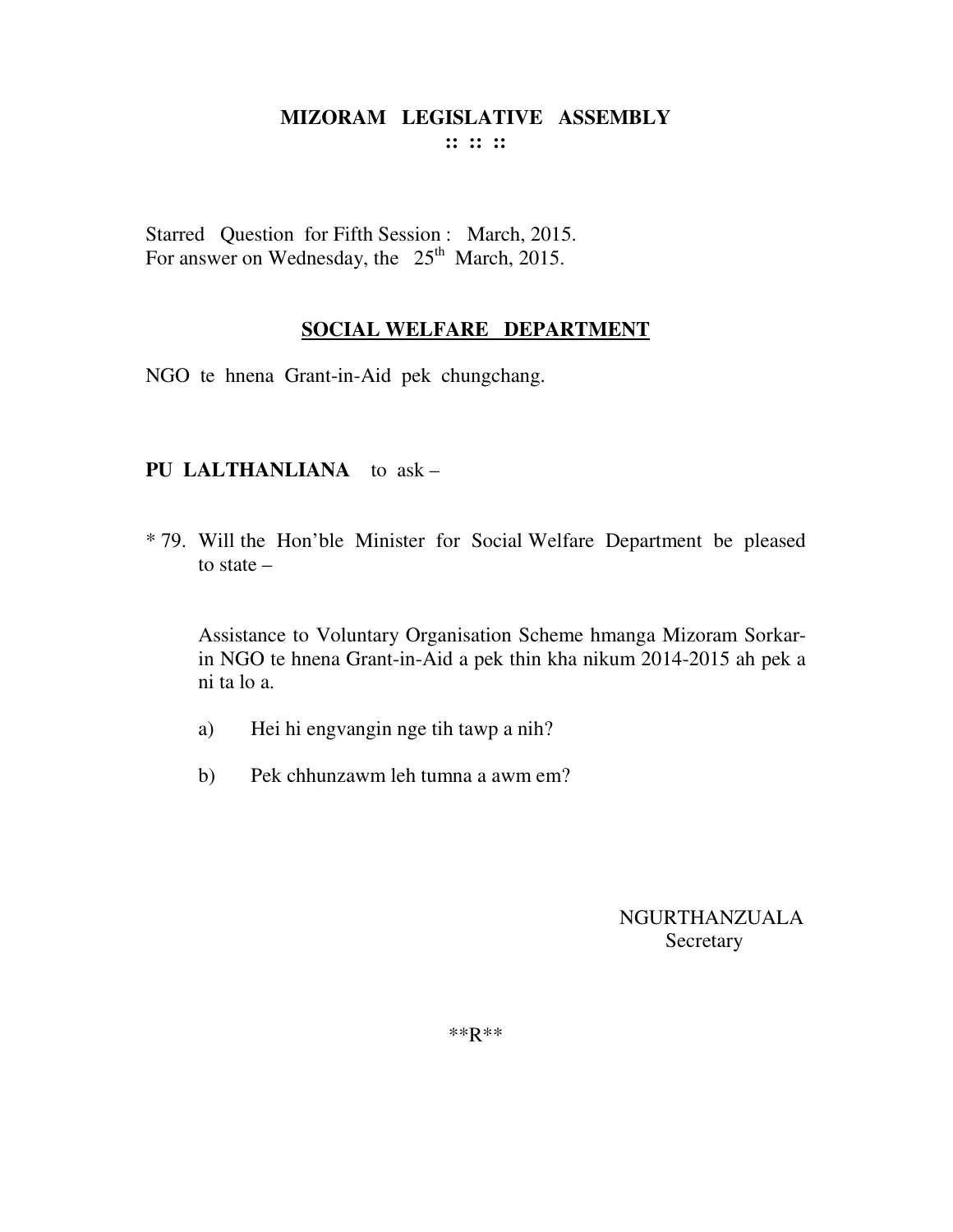Starred Question for Fifth Session : March, 2015. For answer on Wednesday, the 25<sup>th</sup> March, 2015.

#### **GENERAL ADMINISTRATION DEPARTMENT**

Land Acquisition chungchang.

#### **Er. LALRINAWMA** to ask -

- \*80. Will the Hon'ble Minister for General Administration Department be pleased to state
	- a) Tun dinhmunah Land Acquisition tana compensation pek tawh si a ram la lak si loh a awm em ?
	- b) Awm ta se tun thlenga engvanga ram hi lak loh nge a nih ?
	- c) Hemi atan hian pawisa engzatnge hman a nih ?
	- d) A ram hi engtianga zau nge ?

#### NGURTHANZUALA Secretary.

…M…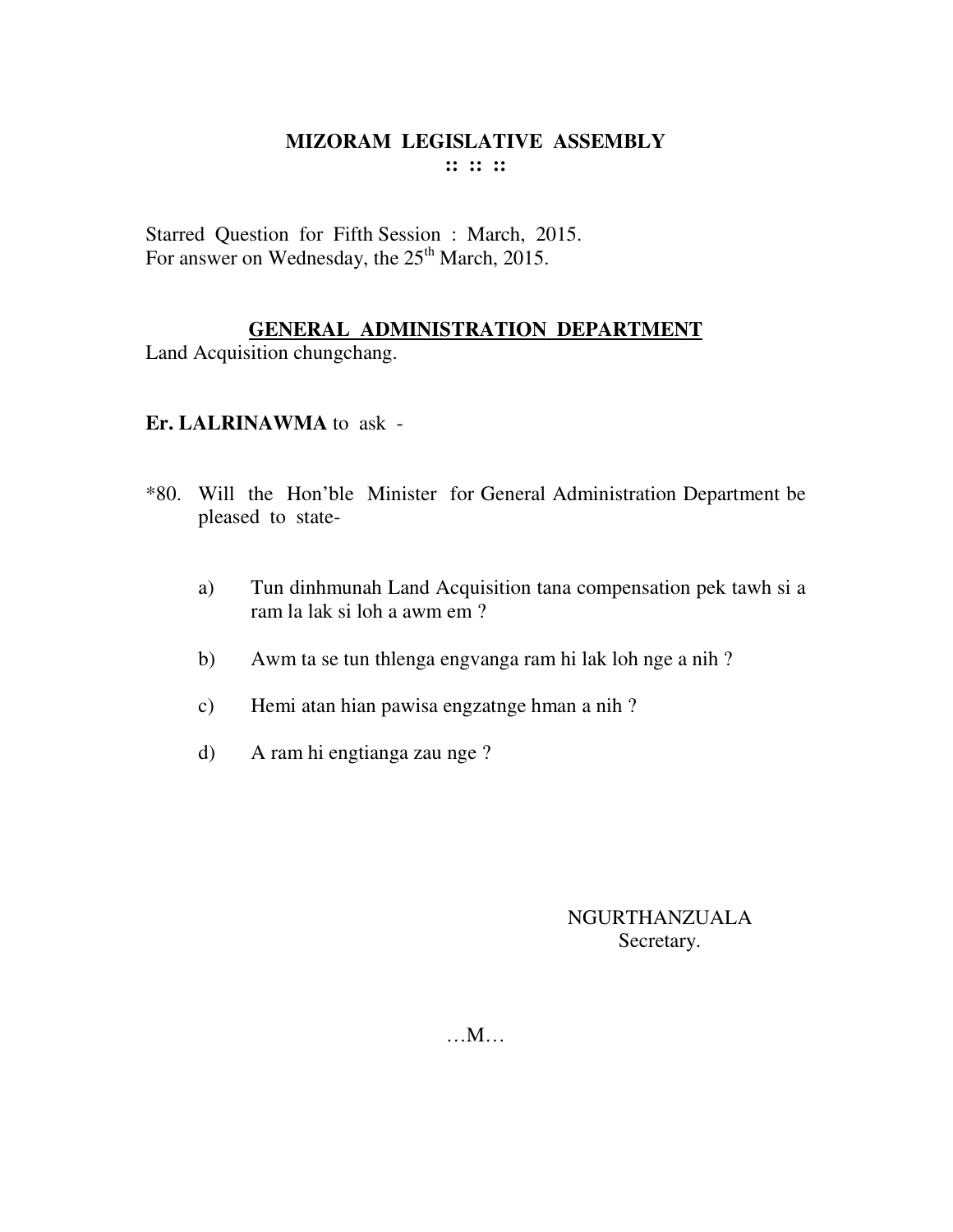Starred Question for Fifth Session : March, 2015. For answer on Wednesday, the  $25<sup>th</sup>$  March, 2015.

#### **HOME DEPARTMENT**

Tuikuk chungchang.

## **Pu LALRUATKIMA** to ask -

- \*81. Will the Hon'ble Minister for Home Department be pleased to state
	- a) Tripura Refugee Camp-a Tuikuk ten Mizorama kir leh turin eng thil nge an phut ? Sorkarin an thil phut te hi tihhlawhtlin sak a tum em ?
	- b) Mi engzatnge Refugee Camp ah hian awm a, Mizoram Electoral Roll ah engzatnge hming chuang mek ?
	- c) Tuikuk Mizoram mi leh sa dik tak ko kir turin engtinnge hma lak a nih ? Koh kir leh a nih pawh a lo kir lo te hi Mizoram Electoral Roll atangin paih/thaibo tum an ni em ?

NGURTHANZUALA Secretary.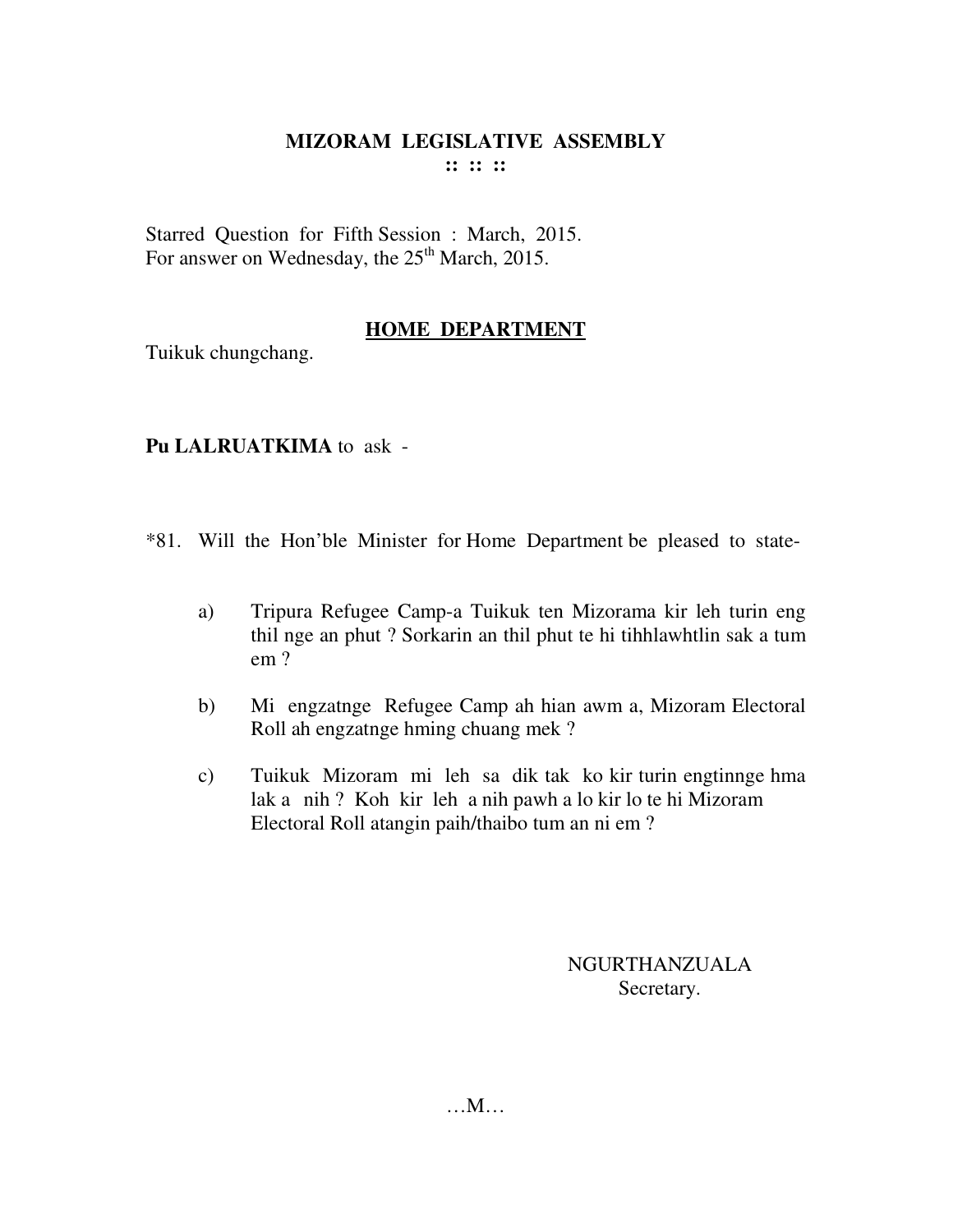Starred Question for Fifth Session : March, 2015. For answer on Wednesday, the 25<sup>th</sup> March, 2015.

#### **HEALTH & FAMILY WELFARE DEPARTMENT**

Mizoram Medical College chungchang.

#### **Dr. K. BEICHHUA** to ask –

- \*82. Will the Hon'ble Minister for Health & Family Welfare Department be pleased to state –
	- a) Mizoram Medical College hi kuminah admission tih tan theih a ni dawn em ?
	- b) Tan theih nita se kumin session-ah seat engzat atangin nge kan tan ang ?

NGURTHANZUALA Secretary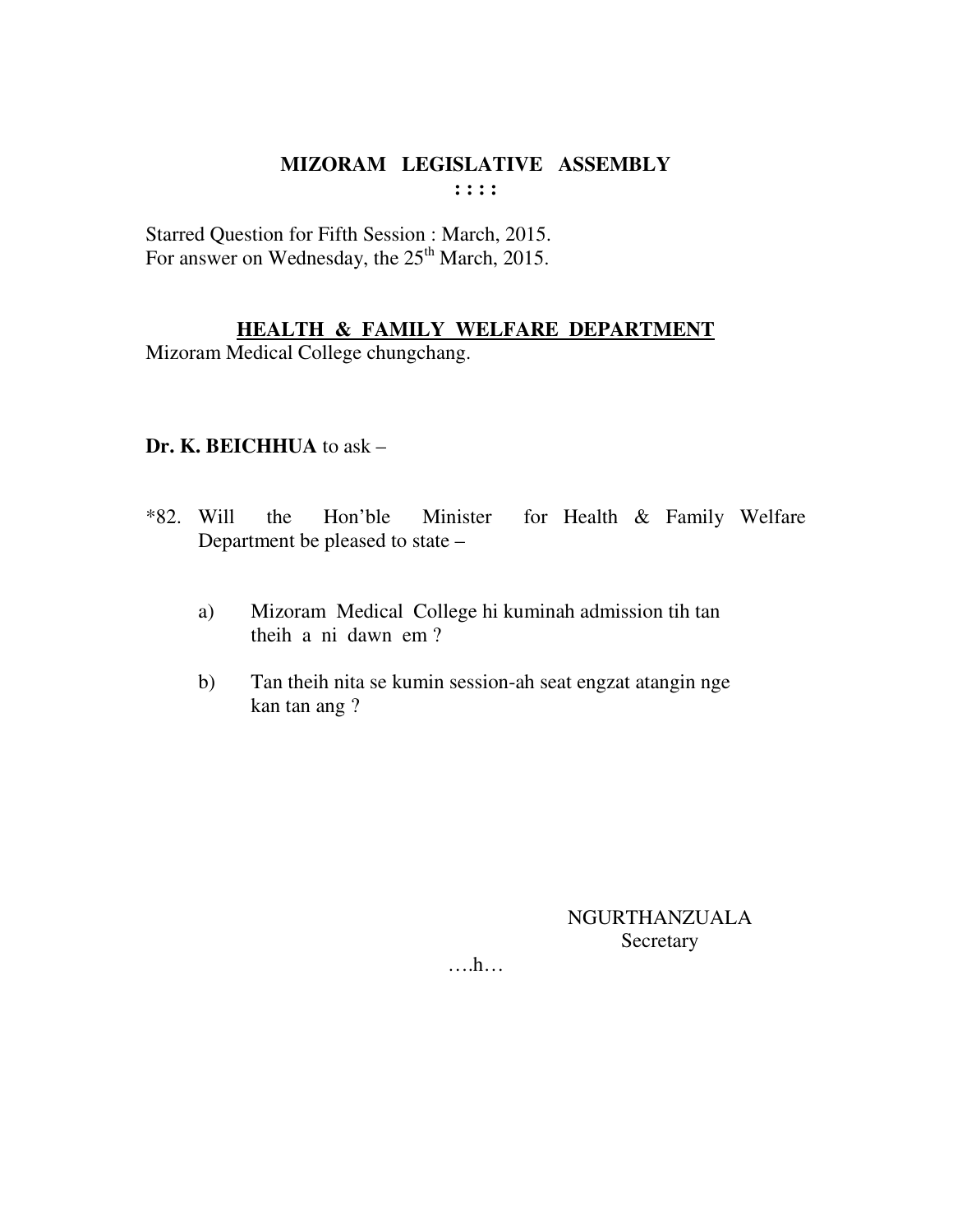Starred Question for Fifth Session : March, 2015. For answer on Wednesday, the 25<sup>th</sup> March, 2015.

#### **PUBLIC WORKS DEPARTMENT**

Lunglei-Lawngtlai kawng siamthat chungchang.

#### **Dr. K. BEICHHUA** to ask –

\*83. Will the Hon'ble Minister for Public Works Department be pleased to state –

 Lunglei-Lawngtlai kawng siam that hna Screening Committee, Ministry of Road Transport and Highways atangin approval hmuh a ni tawh em ?

> NGURTHANZUALA Secretary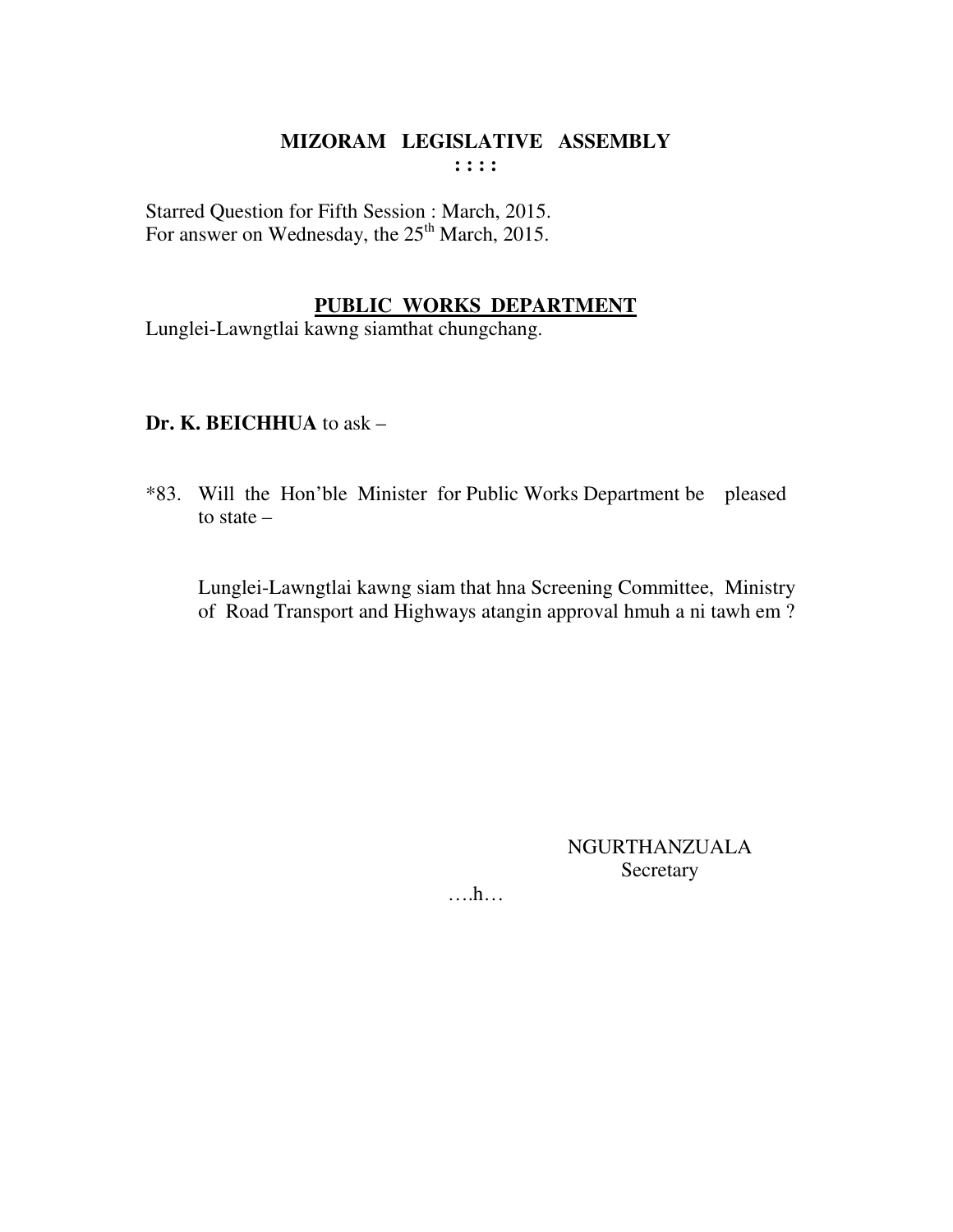**: : :** 

Starred Question for Fifth Session : March, 2015 For answer on Wednesday, the  $25<sup>th</sup>$  March, 2015

#### **FOOD, CIVIL SUPPLIES & CONSUMER AFFAIRS DEPARTMENT**

Food Security Act chungchang.

#### **Er. LALRINAWMA** to ask –

- \*84 . Will the Hon'ble Minister for Food, Civil Supplies & Consumer Affairs Department be pleased to state –
	- (a) Tun dinhmunah Food Security Act-hi Mizoramah hman tumna a awm em ?
	- (b) Awm ta se mi engzatnge a tuam theih ang ?
	- (c) Mi pakhat thlakhat quota engzat tur nge ?

 NGURTHANZUALA Secretary.

 $***v***$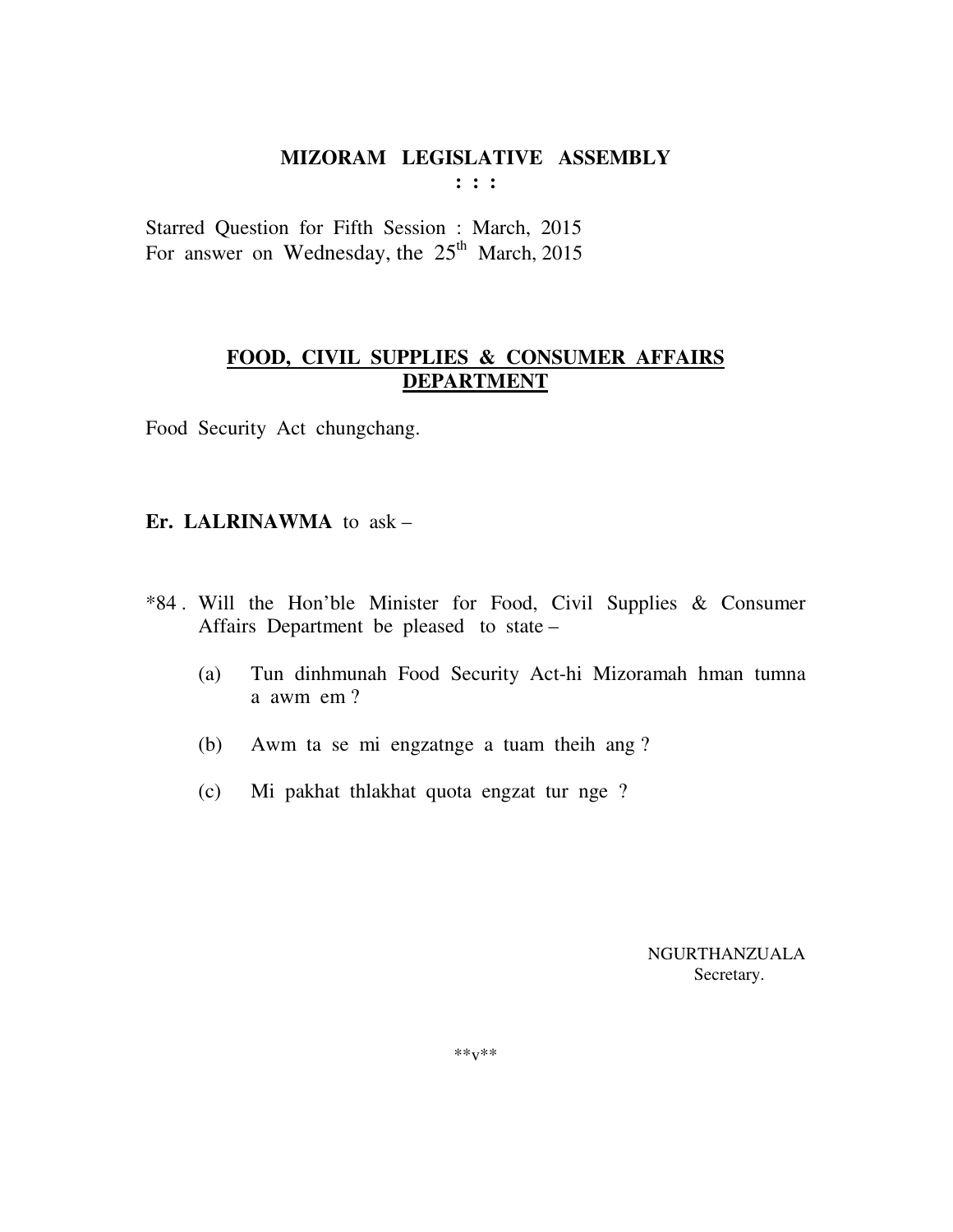Starred Question for Fifth Session : March, 2015. For answer on Wednesday, the 25<sup>th</sup> March, 2015.

#### **SCHOOL EDUCATION DEPARTMENT**

SDEO office chungchang.

#### **Er. LALRINAWMA** to ask –

\* 85. Will the Hon'ble Minister for School Education Department be pleased to state –

 Tun dinhmunah Chhingchhip khua ah hian SDEO Office dah tumna a awm em?

> NGURTHANZUALA Secretary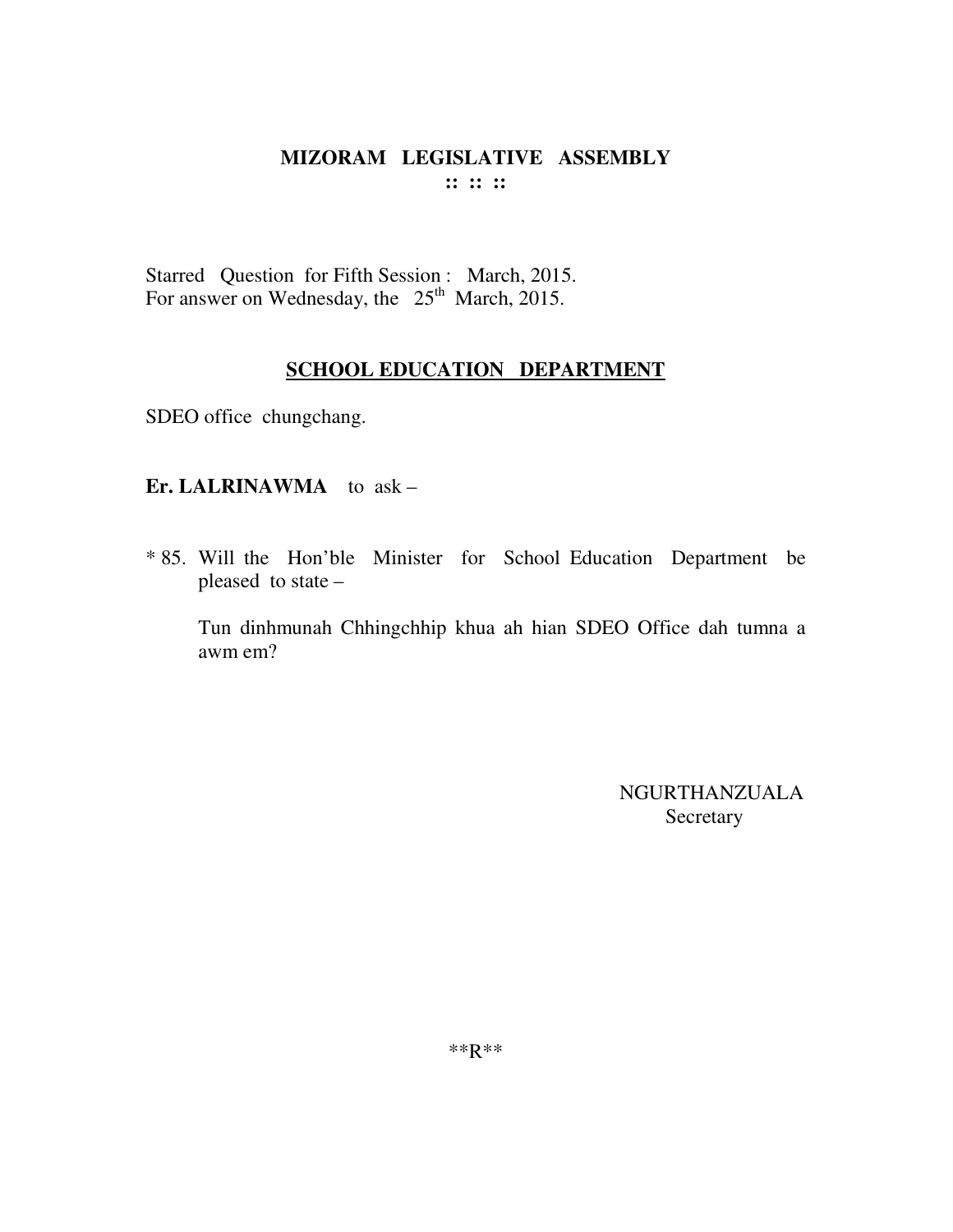Starred Question for Fifth Session : March, 2015. For answer on Wednesday, the 25<sup>th</sup> March, 2015.

#### **POWER & ELECTRICITY DEPARTMENT**

Clearance lak chungchang.

#### **Dr. K. BEICHHUA** to ask -

\*86. Will the Hon'ble Minister for Power & Electricity Department be pleased to state-

Chhimtuipui/Kolodyne khuap tura project thawktu tur National Power Thermal Corporation Limited ten clearance lak ngai hrang hrang te an la fel tawh em ?

> NGURTHANZUALA Secretary.

…M…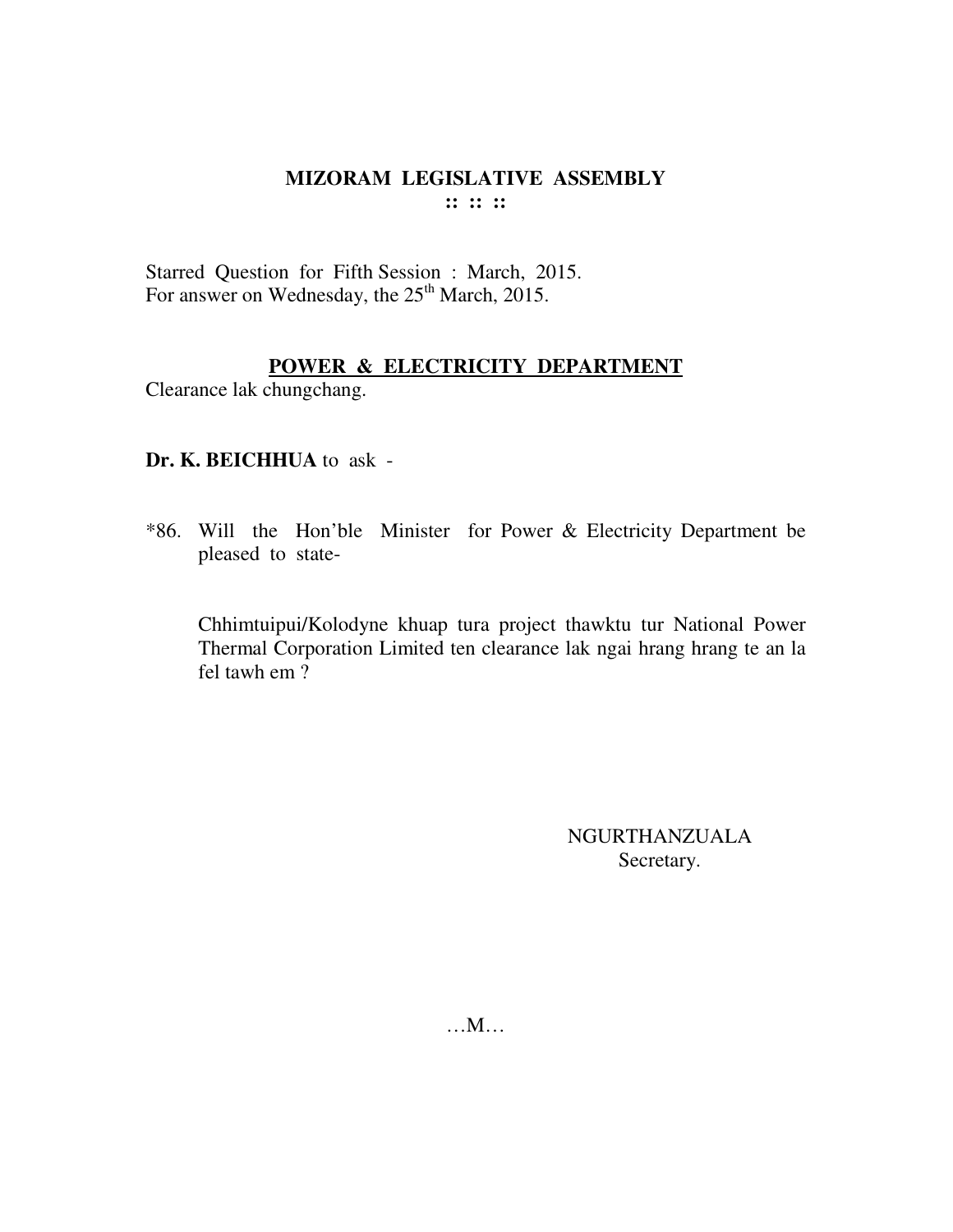Starred Question for Fifth Session : March, 2015. For answer on Wednesday, the 25<sup>th</sup> March, 2015.

#### **FINANCE DEPARTMENT**

Sorkar leiba chungchang.

#### **Pu LALRUATKIMA** to ask –

- \*87. Will the Hon'ble Minister for Finance Department be pleased to state
	- a) Tun dinhmunah Sorkar in Leiba (Liabilities) RBI, NABARD, Asian Development Bank (ADB), World Bank etc. engzatnge a neih ?
	- b) Sorkarin sum harsatna a tawh mek lai hian, harsatna sukiang tur hian Economy Measures leh Resources Mobilisation hmalakna engte nge ?

NGURTHANZUALA Secretary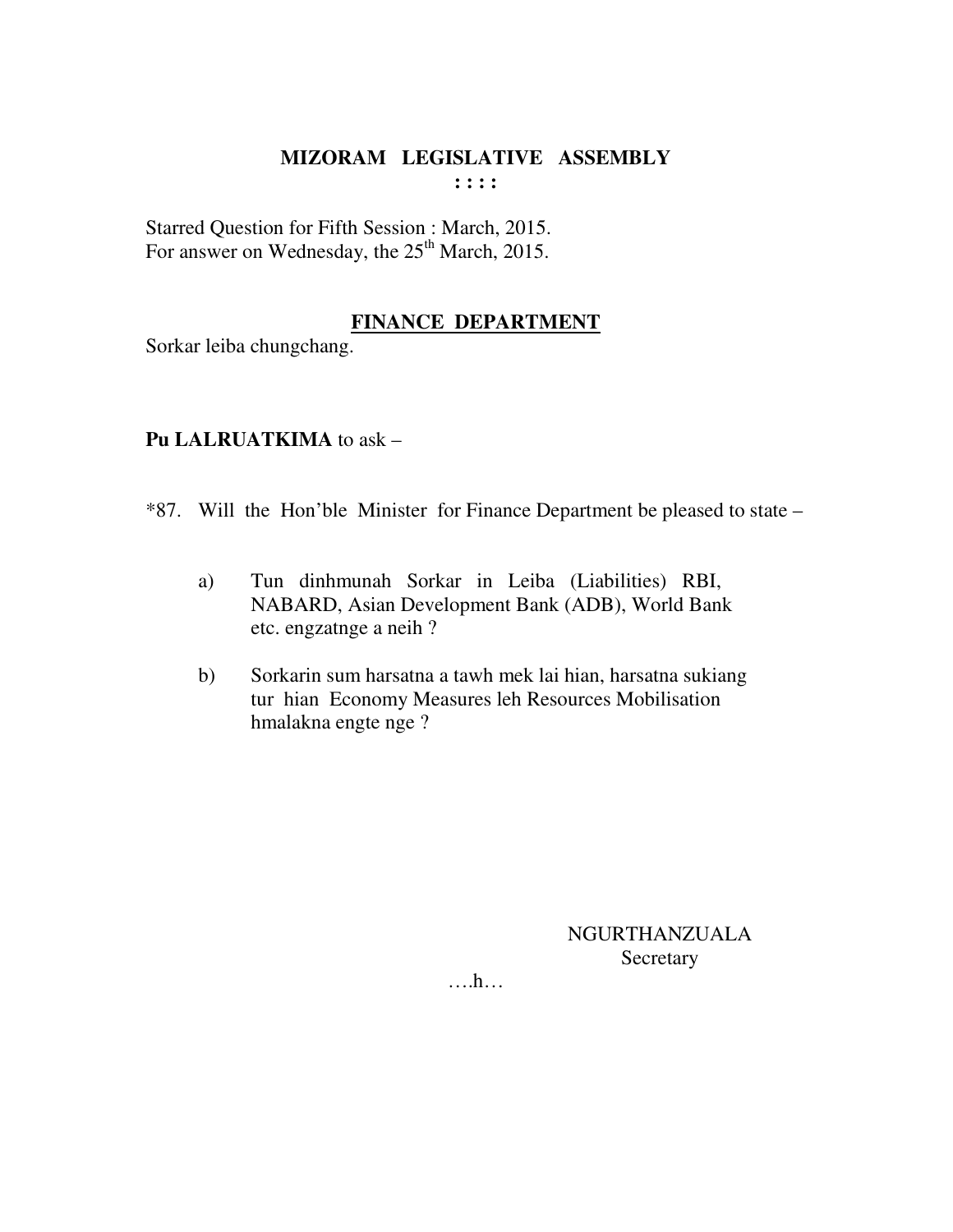Starred Question for Fifth Session : March, 2015. For answer on Wednesday, the  $25<sup>th</sup>$  March, 2015.

#### **TRANSPORT DEPARTMENT**

Lifetime Tax atanga chhiah hmuh chungchang.

#### **Pu LALRUATKIMA** to ask –

- \*88. Will the Hon'ble Minister for Transport Department be pleased to state –
	- a) Kum 2011-2012, 2012-2013, 2013-2014, 2014-2015 chhungin Vehicle Lifetime Tax atangin Sorkarin Revenue engzatnge a hmuh tawh ?
	- b) District hrang hrang atangin heng kumah te hian Vehicle Lifetime Tax engzatnge hmuh a nih a ? Vehicle Lifetime Tax hi siamthat leh tihhniam tumna awm em ?
	- c) Passenger and Goods Tax hnuaiah Permit Fee, Plying Permit Fee tihsan leh advance a lak a ni dawn em ?

NGURTHANZUALA **Secretary**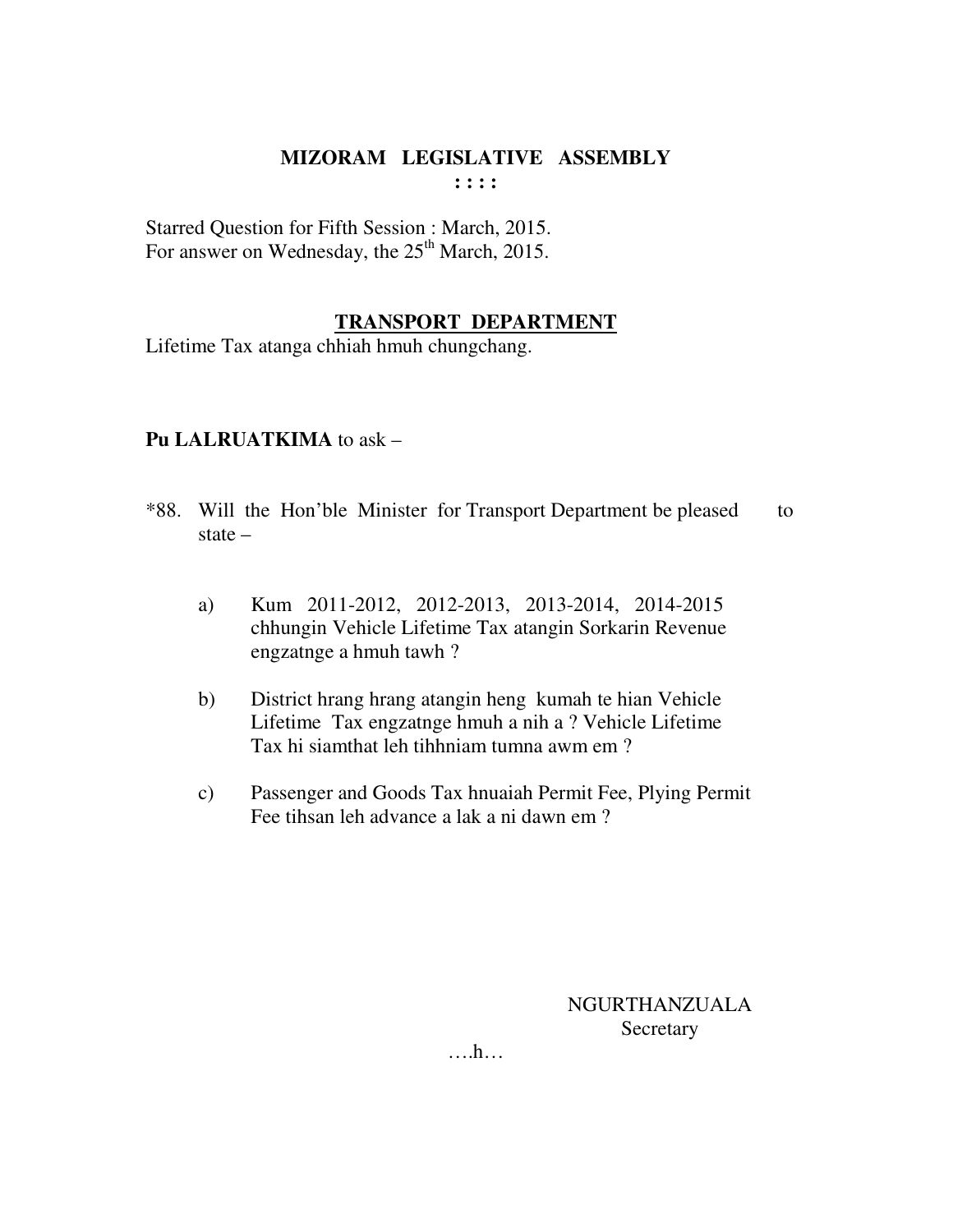**: : :** 

Starred Question for Fifth Session : March, 2015 For answer on Wednesday, the  $25<sup>th</sup>$  March, 2015

#### **HEALTH & FAMILY WELFARE DEPARTMENT**

RSBY Smart Card chungchang.

#### **Er. LALRINAWMA** to ask –

- \*89 . Will the Hon'ble Minister for Health & Family Welfare Department be pleased to state –
	- (a) Kum 2013-2014 chhungin Sorkar damdawiinah RSBY Smart Card hmangtu engzatnge awm ?
	- (b) Heng RSBY Smart Card hmangtute hnen atang hian Health Department hian pawisa engzatnge a hmuh ?
	- (c) Heng pawisa te hi eng atana hman nge a nih ?

 NGURTHANZUALA Secretary.

\*\*v\*\*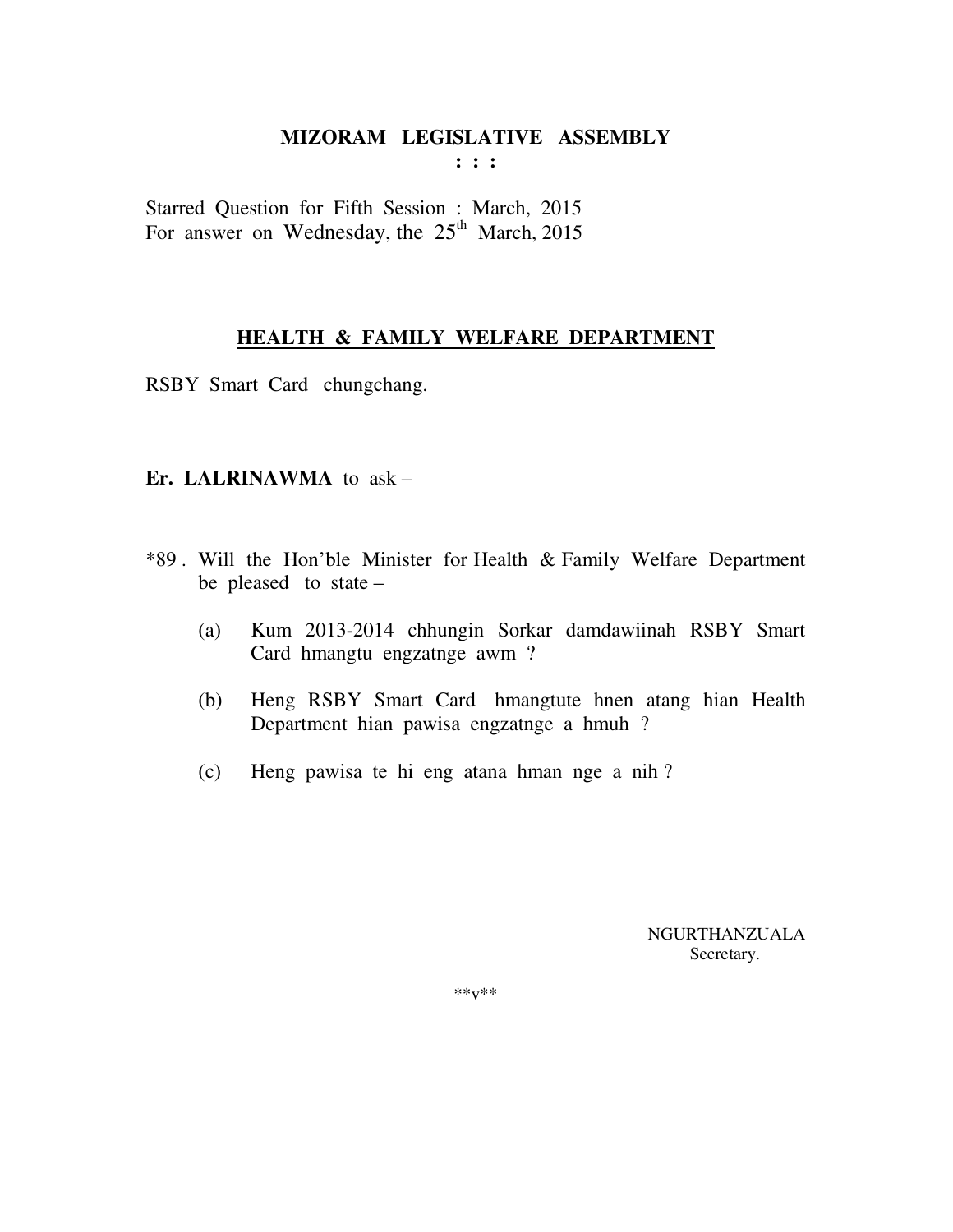Starred Question for Fifth Session : March, 2015. For answer on Wednesday, the 25<sup>th</sup> March, 2015.

#### **PUBLIC WORKS DEPARTMENT**

Tlawng lei, Darzokai lei leh Tuipui 'D' lei chungchang.

#### **Dr. K. BEICHHUA** to ask –

- \*90. Will the Hon'ble Minister for Public Works Department be pleased to state –
	- a)  $8<sup>th</sup>$  December, 2014 a Sihhmui leh Lengpui inkar Tlawng lei chim ta leh 18th December, 2014 a Darzokai lei chim ta te kha a chim chhan sorkar in a chhui em ?
	- b) Chhui ta se enge a chhan ?
	- c) Tuipui 'D' leilawn hi engtik atanga dawh that tur nge ni ang ?
	- d) Leilawn dawh that nan hian pawisa a hranpa a dil a ni em ?
	- e) Contractor hi a ngaiin a thawk leh dawn tihna a mi ?

## NGURTHANZUALA **Secretary**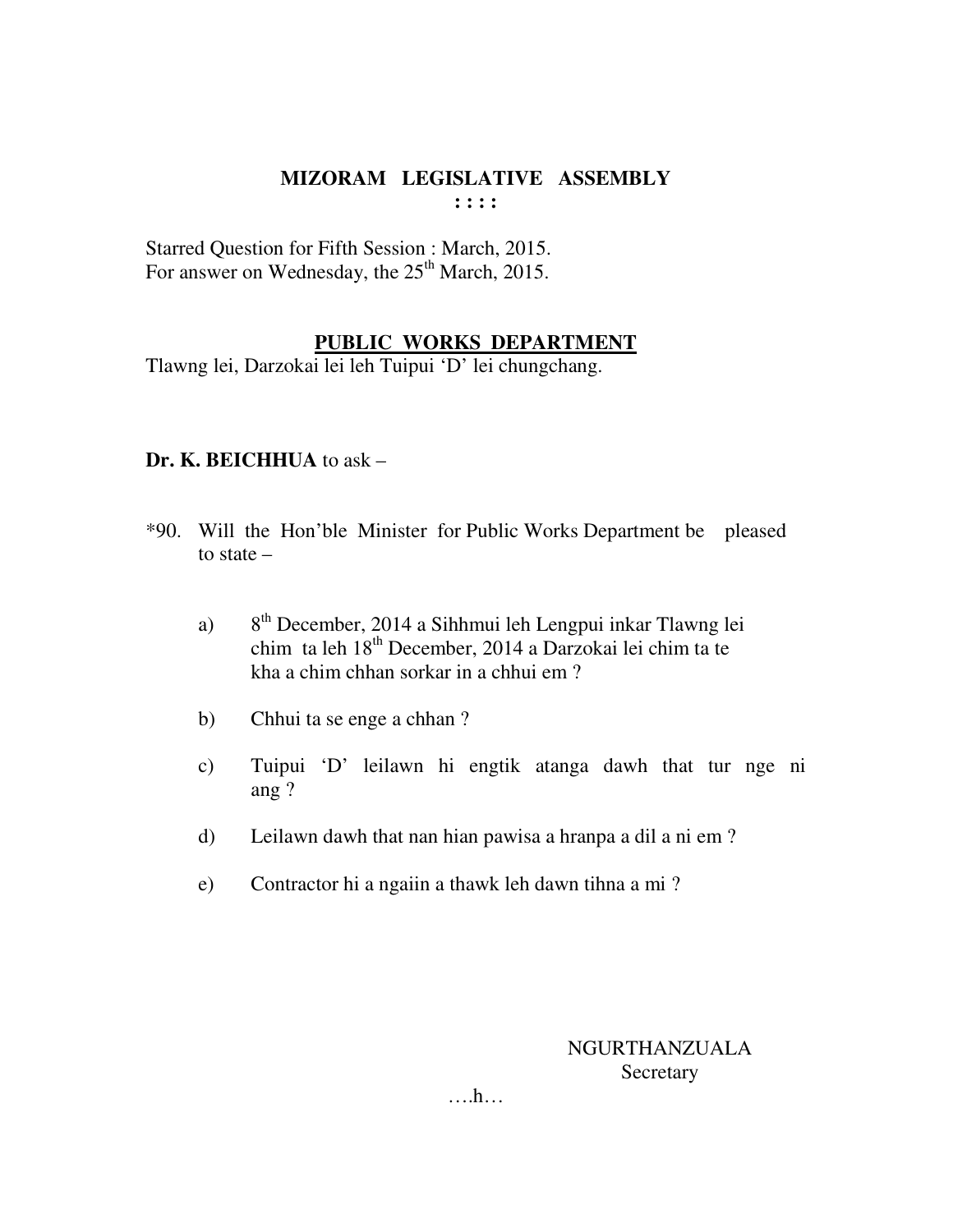Starred Question for Fifth Session : March, 2015. For answer on Wednesday, the 25<sup>th</sup> March, 2015.

#### **INDUSTRIES DEPARTMENT**

Sapthei chingtute chungchang.

#### **Er. LALRINAWMA** to ask -

- \*91. Will the Hon'ble Minister for Industries Department be pleased to state
	- a) Tuikum Cluster-a sapthei chingtute hnenah hian eng bungrua nge pek an nih ?
	- b) Engzatnge rate ?

NGURTHANZUALA Secretary.

…M…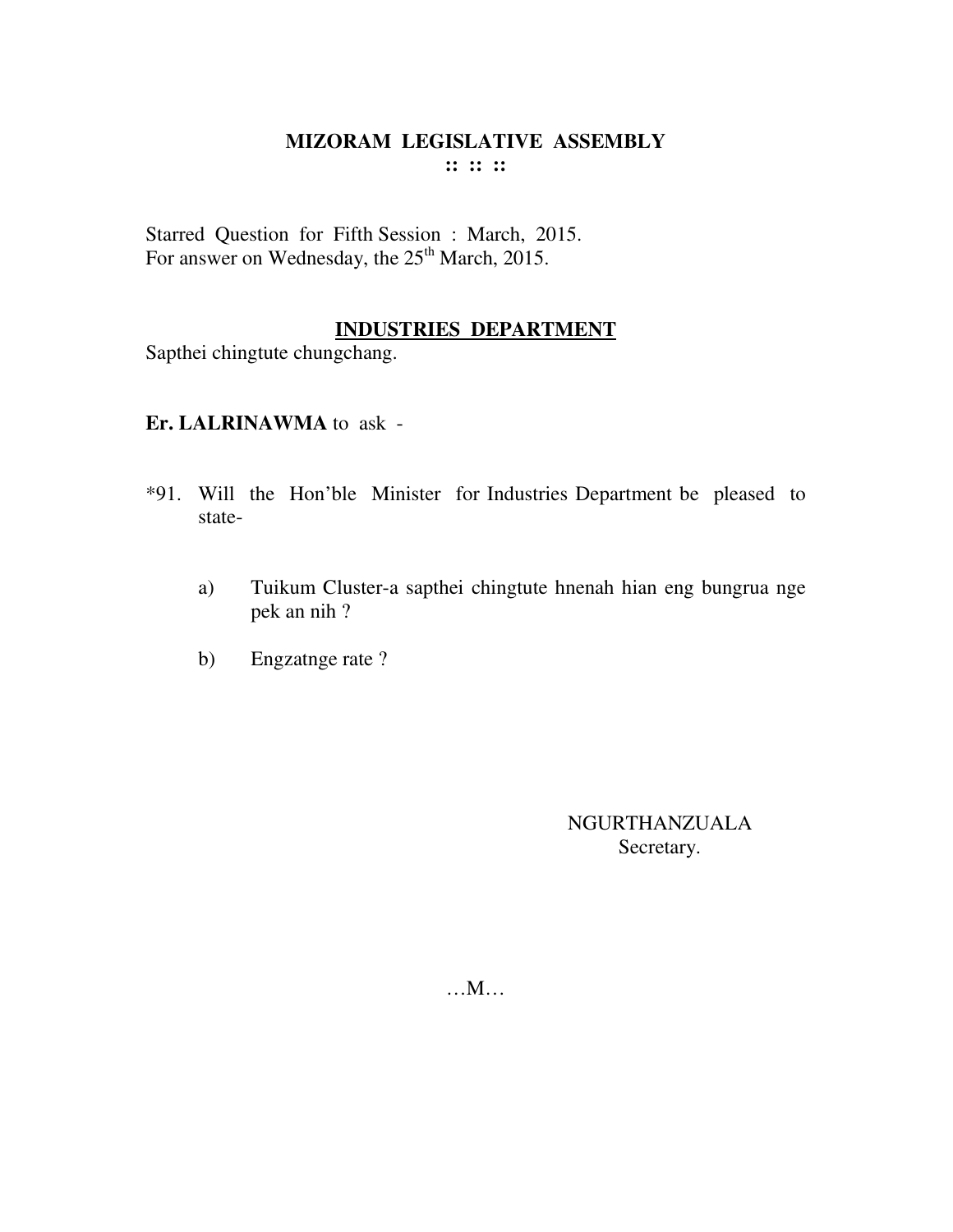Starred Question for Fifth Session : March, 2015. For answer on Wednesday, the 25<sup>th</sup> March, 2015.

## **FINANCE DEPARTMENT**

Inrenchem nana hmalak chungchang.

#### **Dr. K. BEICHHUA** to ask -

\*92. Will the Hon'ble Minister for Finance Department be pleased to state-

Mizoram sorkar in sum harsatna a hmachhawn mekah hian sorkar hian eng angin nge sum inremchem nan hma a lak ?

> NGURTHANZUALA Secretary.